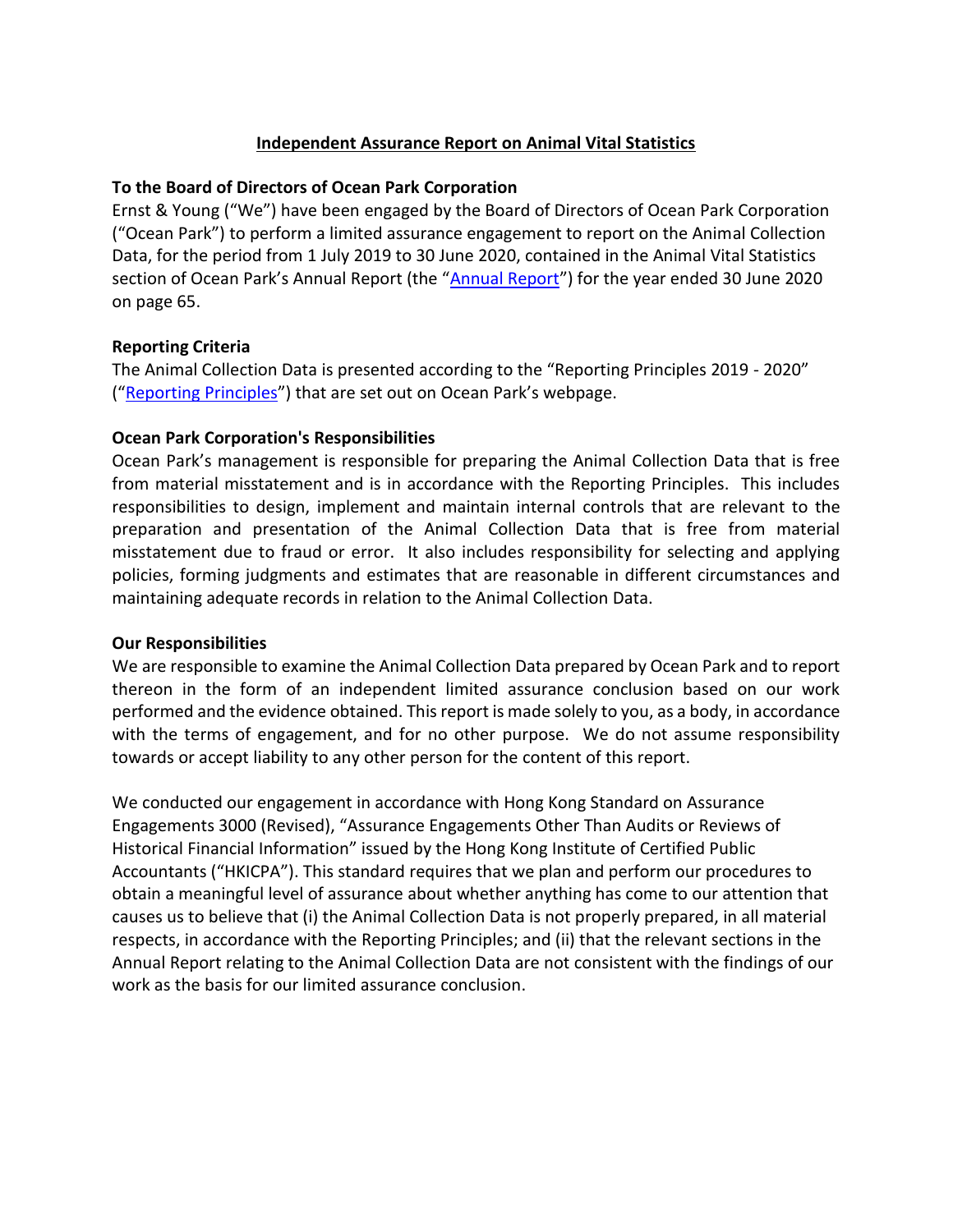# **Our Independence and Quality Control**

We have complied with the independence and other ethical requirements of the Code of Ethics for Professional Accountants issued by the HKICPA which is founded on fundamental principles of integrity, objectivity, professional competence and due care, confidentiality and professional behavior.

Our firm applies the Hong Kong Standard on Quality Control 1, "Quality Control for Firms that Perform Audits and Reviews of Financial Statements, and other Assurance and Related Service Engagements" issued by the HKICPA and accordingly maintains a comprehensive system of quality control including documented policies and procedures regarding compliance with ethical requirements, professional standards and applicable legal and regulatory requirements.

# **Procedures Performed**

Our assurance procedures were designed based on our understanding of the processes used in the preparation of the Animal Collection Data and other engagement circumstances, and our consideration of areas of where material misstatements are likely to arise. We have assessed the appropriateness of the Animal Collection Data, the suitability of the Reporting Principles in preparing the data, the appropriateness of the methods, policies and procedures used in the preparation of the data and the reasonableness of estimates made by Ocean Park. Our work also comprised the following procedures:

- Interviews with relevant management and personnel involved in providing information for inclusion in the Annual Report in relation to the Animal Collection Data;
- Sample testing of documentary evidence relating to the Animal Collection Data; and
- Assessment of the relevant sections of the Annual Report relating to the Animal Collection Data to verify their consistency with the findings of our work.

The procedures performed in a limited assurance engagement vary in nature and timing from, and are less in extent than for, a reasonable assurance engagement. Consequently, the level of assurance obtained in a limited assurance engagement is substantially lower than the assurance that would have been obtained had a reasonable assurance engagement been performed.

Our procedures performed are not designed for the purposes of expressing a conclusion as to the effectiveness of Ocean Park's processes or internal controls over the preparation and presentation of the Animal Collection Data.